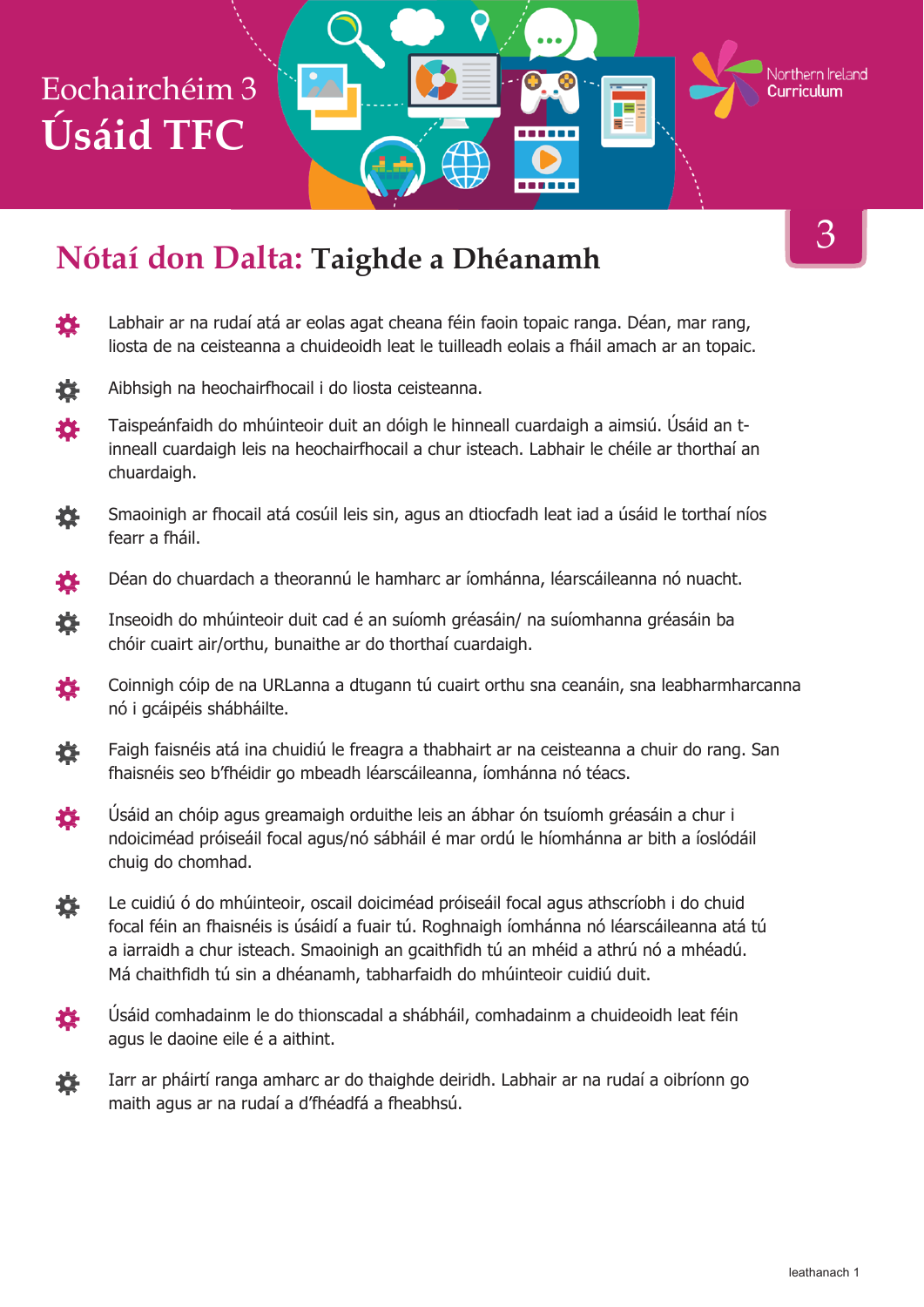#### **Nótaí don Dalta: Taighde a Dhéanamh**

- Smaoinigh ar an topaic a bhfuil tú ag foghlaim faoi. Úsáid na ceisteanna a chuir do 養 mhúinteoir ar fáil le cuidiú leat smaoineamh ar roinnt ceisteanna maithe eile. D'fhéadfadh na focail a leanas bheith ag tús na gceisteanna Cad é, Cá háit, Cé, Cá huair, Cad chuige agus Cad é an dóigh.
- Aibhsigh na heochairfhocail i do chuid ceisteanna le téarmaí mar sin a shainaithint. 養
- Cuir cuid de do chuid téarmaí cuardaigh isteach in inneall cuardaigh le suímh 各 ghréasáin a fháil a bheadh úsáideach.
- Amharc ar an ábhar atá i roinnt suímh ghréasáin. Sábháil cóip de na URLanna ar 烧 thug tú cuairt orthu sna ceanáin, sna leabharmharcanna nó i gcáipéis shábháilte.
- 養 Ó réimse suíomhanna gréasáin, faigh samplaí d'ábhar (pictiúir, graif nó téacs) ba mhaith leat a úsáid i do thionscadal. Cuir san áireamh do chuid ceisteanna taighde agus tú ag roghnú an ábhair.
- Úsáid na horduithe cóipeáil agus greamaigh leis an ábhar a chur isteach i 養 ndoiciméad Word agus/nó sábháil mar ordú le hábhar ar bith a íoslódáil don tionscadal agat go fillteán cuí. Úsáid comhadainm do gach sócmhainn a ligeann duit fios a bheith agat cad é atá ann.
- Oscail doiciméad próiseáil focal agus athscríobh i do chuid focal féin an fhaisnéis is 養 úsáidí a fuair tú. Roghnaigh íomhánna, táblaí nó léarscáileanna ar bith ba mhaith leat a chur isteach. Smaoinigh an gcaithfidh tú a méid a athrú nó iad a mhéadú.
- 春 Úsáid comhadainm le do thionscadal a shábháil, comhadainm a chuideoidh leat féin agus le daoine eile é a aithint.
- Iarr ar pháirtí ranga amharc ar do thaighde deiridh. Labhair ar na rudaí a oibríonn go 娄 maith agus ar na rudaí a d'fhéadfá a fheabhsú.

4

Northern Ireland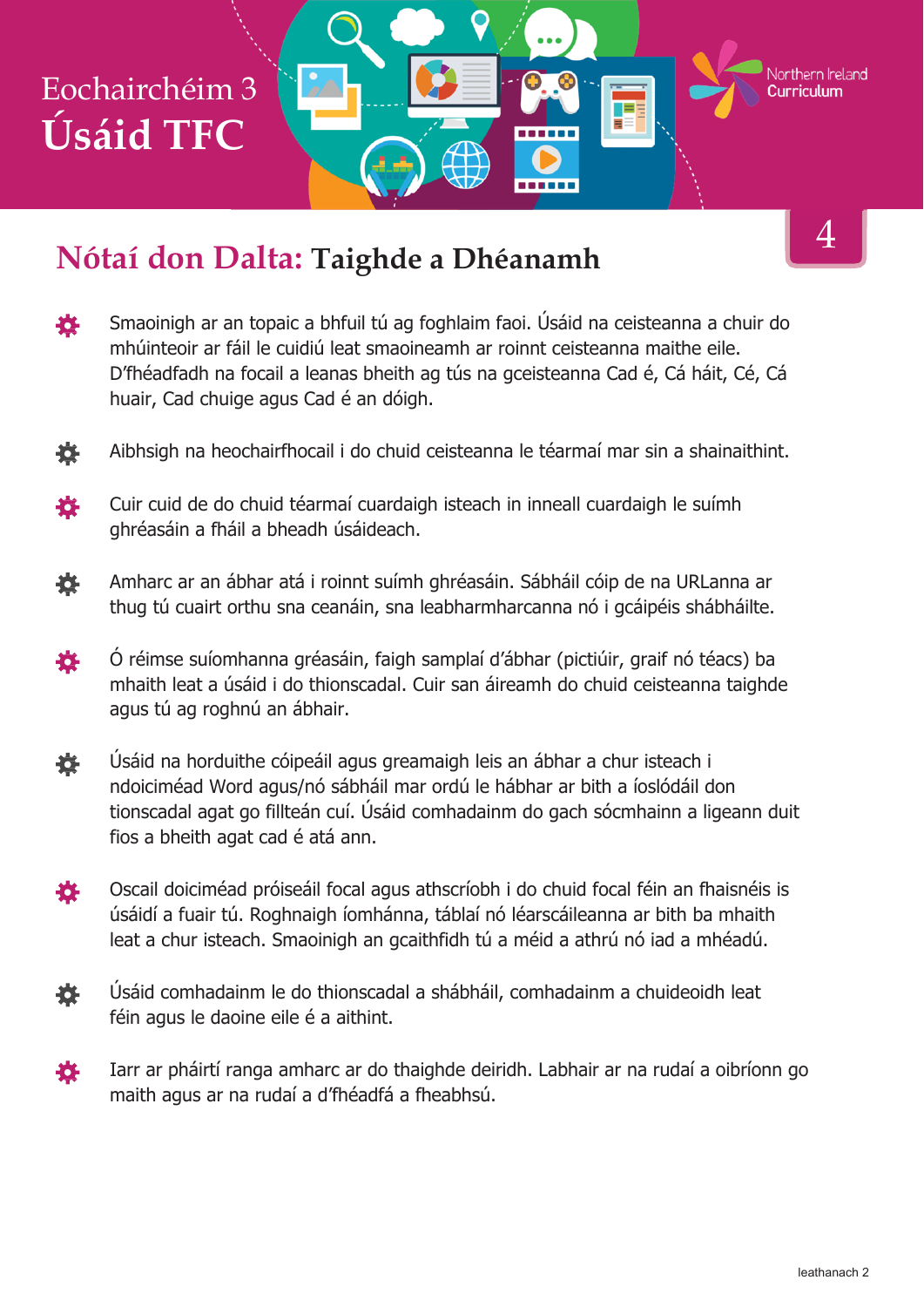#### **Nótaí don Dalta: Taighde a Dhéanamh**

登 Amharc ar an tasc taighde a thug do mhúinteoir duit. Déan liosta de cheisteanna fóirsteanacha taighde bunaithe ar an tasc, agus lucht féachana agus cuspóir á gcur san áireamh. D'fhéadfadh na focail a leanas bheith ag tús na gceisteanna Cad é, Cá háit, Cé, Cá huair, Cad chuige, Cad é an dóigh. Déan nóta de na ceisteanna seo i do dhialann tionscadail.

------

- Aibhsigh na heochairfhocail ó do chuid ceisteanna. Úsáid an méid atá ar eolas agat faoi 養 chomhchiallaigh agus oibreoirí cuardaigh le do thaighde ar líne a phleanáil. Déan nóta den phlean seo i do dhialann tionscadail.
- 许 Úsáid do phlean le do thaighde a dhéanamh agus déan athscagadh ar do chuid torthaí in inneall cuardaigh amháin nó níos mó ná sin.
- Amharc ar an ábhar sna suíomhanna gréasáin a fuair tú. Sábháil cóip de na URLanna a dtugann tú 養 cuairt orthu sna ceanáin, sna leabharmharcanna nó i gcáipéis shábháilte. I do dhialann tionscadail déan nóta ar an fháth a bhfuil gach suíomh gréasáin ina rogha mhaith.
- Úsáid an réimse de shuímh ghréasáin a roghnaigh tú leis an ábhar a fháil a chuidíonn leat freagra 娄 a thabhairt ar do cheisteanna taighde. Nuair atá tú ag roghnú d'ábhair smaoinigh ar a úsáidí a bheas sé don lucht éisteachta agus don chuspóir.
- 養 Sábháil faisnéis ar bith agus/nó sócmhainní trí chomhadainmneacha ábhartha a úsáid. Déan do chuid fillteán a struchtúrú le gur furasta an fhaisnéis a aisghabháil.
- Úsáid doiciméad próiseáil focal le do thuairisc taighde a chruthú. Úsáid na chéad cheisteanna 各 taighde a bhí agat le cuidiú lena struchtúrú. Athscríobh i do chuid focal féin an fhaisnéis a fuair tú agus admhaigh sócmhainní ar bith a d'úsáid tú i do thuairisc.
- Déan athbhreithniú ar do thuairisc taighde le páirtí ranga. Seiceáil an bhfuil gach rud mar a bhí 娄 beartaithe agat agus go bhfreagraíonn sé na ceisteanna taighde a bhí agat ar dtús. Déan athruithe ar bith a chuirfidh feabhas ar do thuairisc.



- Nuair atá do thuairisc foilsithe agat, déan tagairt do do dhialann tionscadail agus déan nóta de 養 dhá ghné chuardaigh ar a laghad a d'fhág go raibh do thaighde ar líne éifeachtach.
- Smaoinigh ar an dóigh a n-úsáidfeá oibreoirí cuardaigh ar dhóigh eile, dá mbeifeá ag déanamh 養 taighde ar líne arís. Déan nóta de sin i do dhialann taighde.

5

Northern Ireland